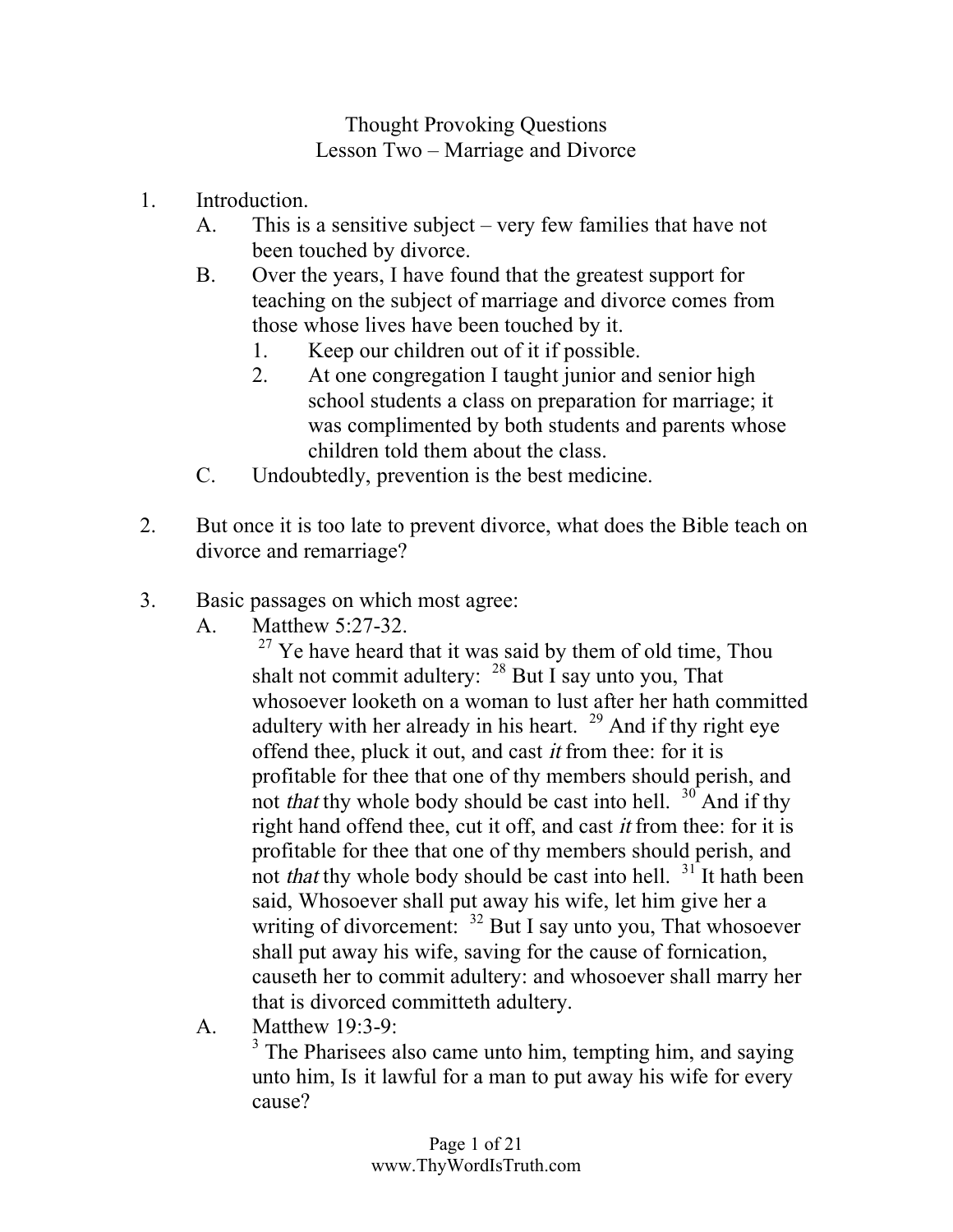<sup>4</sup> And he answered and said unto them, Have ye not read, that he which made them at the beginning made them male and female,  $\frac{5}{5}$  And said, For this cause shall a man leave father and mother,

and shall cleave to his wife: and they twain shall be one flesh? <sup>6</sup> Wherefore they are no more twain, but one flesh. What therefore God hath joined together, let not man put asunder. <sup>7</sup> They say unto him, Why did Moses then command to give <sup>a</sup>

writing of divorcement, and to put her away?

<sup>8</sup> He saith unto them, Moses because of the hardness of your hearts suffered you to put away your wives: but from the beginning it was not so.

<sup>9</sup> And I say unto you, Whosoever shall put away his wife, except *it be* for fornication, and shall marry another, committeth adultery: and whoso marrieth her which is put away doth commit adultery.

B. Mark 10:2-12:

<sup>2</sup> And the Pharisees came to him, and asked him, Is it lawful for a man to put away *his* wife? tempting him.<br> $3$  And he answered and said unto them, What did Moses

command you?

<sup>4</sup> And they said, Moses suffered to write a bill of divorcement, and to put her away.

<sup>5</sup> And Jesus answered and said unto them, For the hardness of your heart he wrote you this precept. <sup>6</sup> But from the beginning of the creation God made them male

and female.<br> $\frac{7}{1}$  For this cause shall a man leave his father and mother, and

cleave to his wife;

<sup>8</sup> And they twain shall be one flesh: so then they are no more twain, but one flesh.

<sup>9</sup> What therefore God hath joined together, let not man put asunder.<br> $10^{\circ}$  And in the house his disciples asked him again of the same

matter.<br> $11$  And he saith unto them, Whosoever shall put away his wife, and marry another, committeth adultery against her.<br><sup>12</sup> And if a woman shall put away her husband, and be

married to another, she committeth adultery.

C. Romans 7:1-3.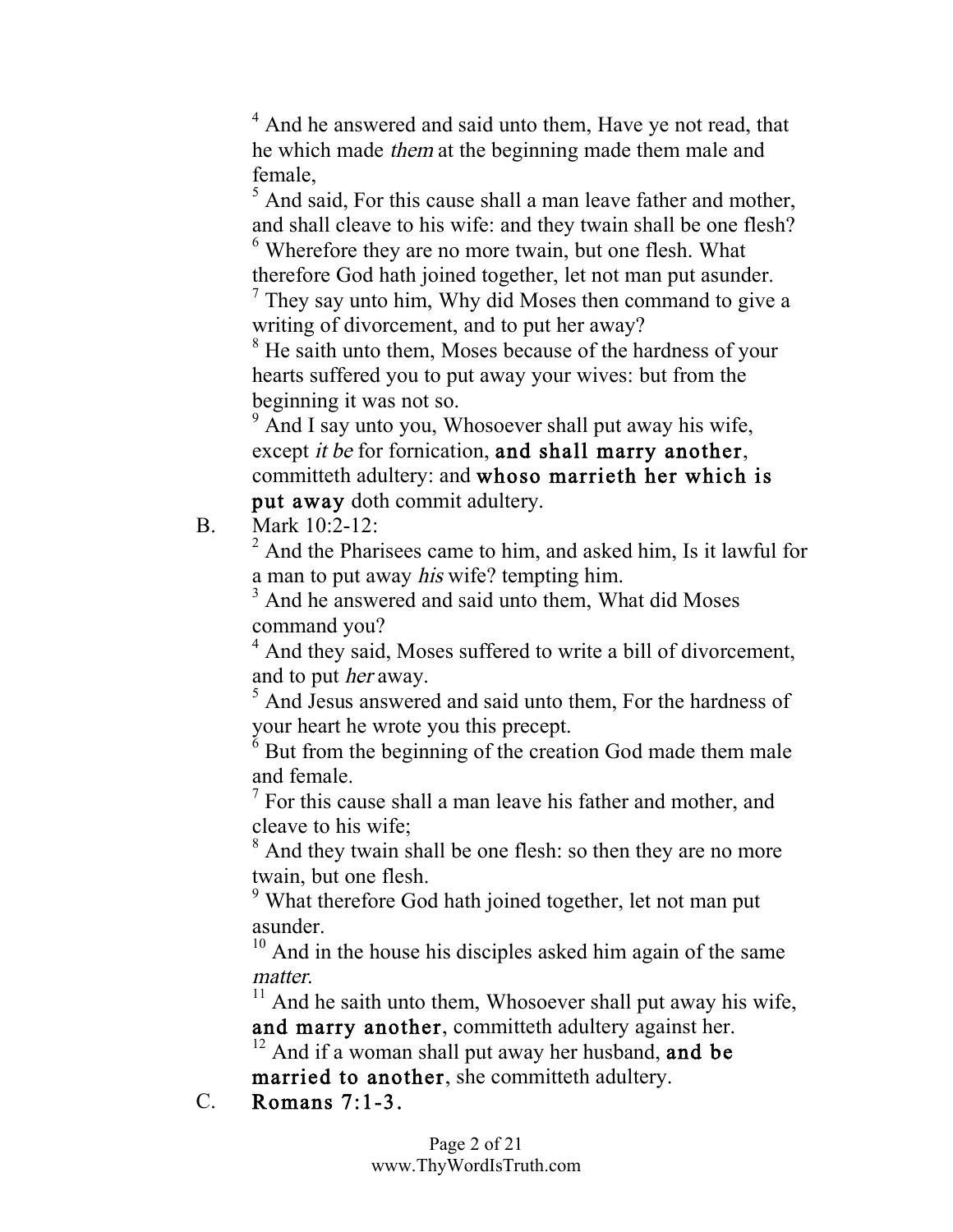<sup>1</sup> <sup>1</sup>Know ye not, brethren, (for I speak to them that know the law,) how that the law hath dominion over a man as long as he liveth?

 $2$  For the woman which hath an husband is bound by the law to her husband so long as he liveth; but if the husband be dead, she is loosed from the law of her husband.

<sup>3</sup> So then if, while *her* husband liveth, she be married to another man, she shall be called an adulteress: but if her husband be dead, she is free from that law; so that she is no adulteress, though she be married to another man.

- 4. Principles from these passages:
	- A. God ordained and established marriage in the beginning.
	- B. Man is not to change God's rules.
	- C. Moses interim permission was set aside by Christ to return to as it was "from the beginning."
	- D. Christ's statement of that law is:
		- 1. Whoever puts away his or her spouse;
		- 2. Except it be for fornication;
		- 3. And marries another;
		- 4. Commits adultery.
		- 5. Whoever marries the one put away;
		- 6. Commits adultery.
	- E. Paul tells us that death terminates the marriage bond.
- 5. Application of these principles:
	- 1. Divorce for other than fornication plus remarriage equals adultery.
	- 2. Divorce minus fornication minus remarriage equals no adultery.

BODY: Questions on divorce and remarriage that have been asked may be resolved by the consistent application of these principles. (keep in mind that God has made clear His attitude toward divorce – He hates putting away. Mal. 2:16.

1. If a husband and wife obtain a legal divorce in the absence of fornication, are they still married in the eyes of God: in other words, does God recognize divorce in the absence of fornication?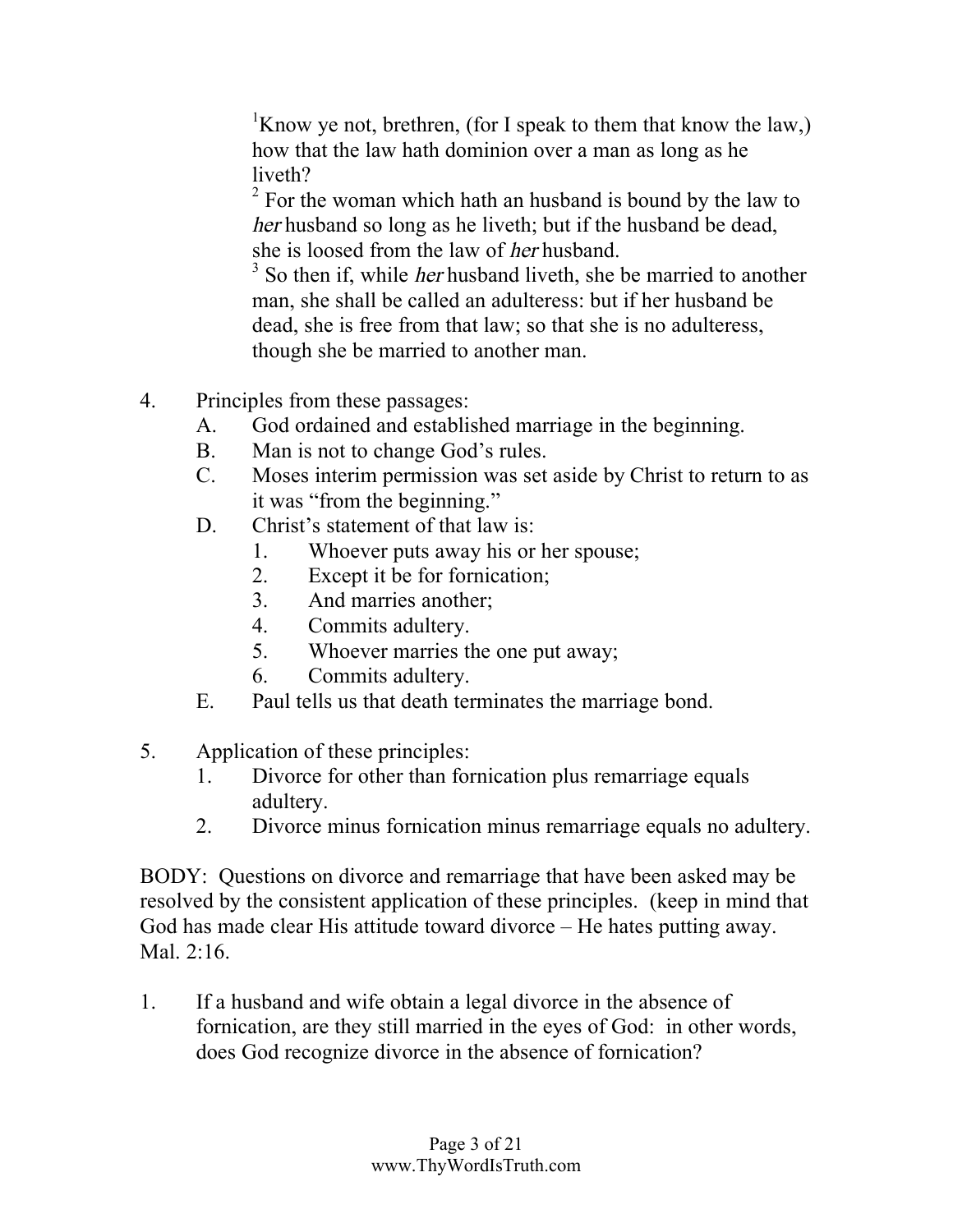- A. This is the same as asking whether God permits divorce in the absence of fornication; if he does not permit it, it stands to reason that he would not recognize it, and if he does permit it, it stands to reason that he would recognize it (that is, that he would consider as unmarried the person who has been divorced in the absence of fornication).
- 

B. 1 Corinthians 7:7-15.<br><sup>7</sup> For I would that all men were even as I myself. But every man hath his proper gift of God, one after this manner, and another after that.<br><sup>8</sup> I say therefore to the unmarried and widows, It is good for

them if they abide even as I.<br> $\frac{9}{2}$  But if they cannot contain, let them marry: for it is better to

marry than to burn.

 $10$  And unto the married I command, *yet* not I, but the Lord, Let not the wife depart from her husband:

## <sup>11</sup> But and if she depart, let her remain unmarried, or be reconciled to her husband: and let not the

husband put away *his* wife.<br><sup>12</sup> But to the rest speak I, not the Lord: If any brother hath a wife that believeth not, and she be pleased to dwell with him, let him not put her away.

<sup>13</sup> And the woman which hath an husband that believeth not, and if he be pleased to dwell with her, let her not leave him. <sup>14</sup> For the unbelieving husband is sanctified by the wife, and the

unbelieving wife is sanctified by the husband: else were your children unclean; but now are they holy.

<sup>15</sup> But if the unbelieving depart, let him depart. A brother or a sister is not under bondage in such cases: but God hath called us to peace.

- C. Observations:
	- 1. The verb used here is the same as in Matthew 19:6 and Mark 10:9 there translated "asunder"; thus it is not merely a "separation" that is involved.
	- 2. Two alternatives are available:
		- a. Remain unmarried.
		- b. Be reconciled.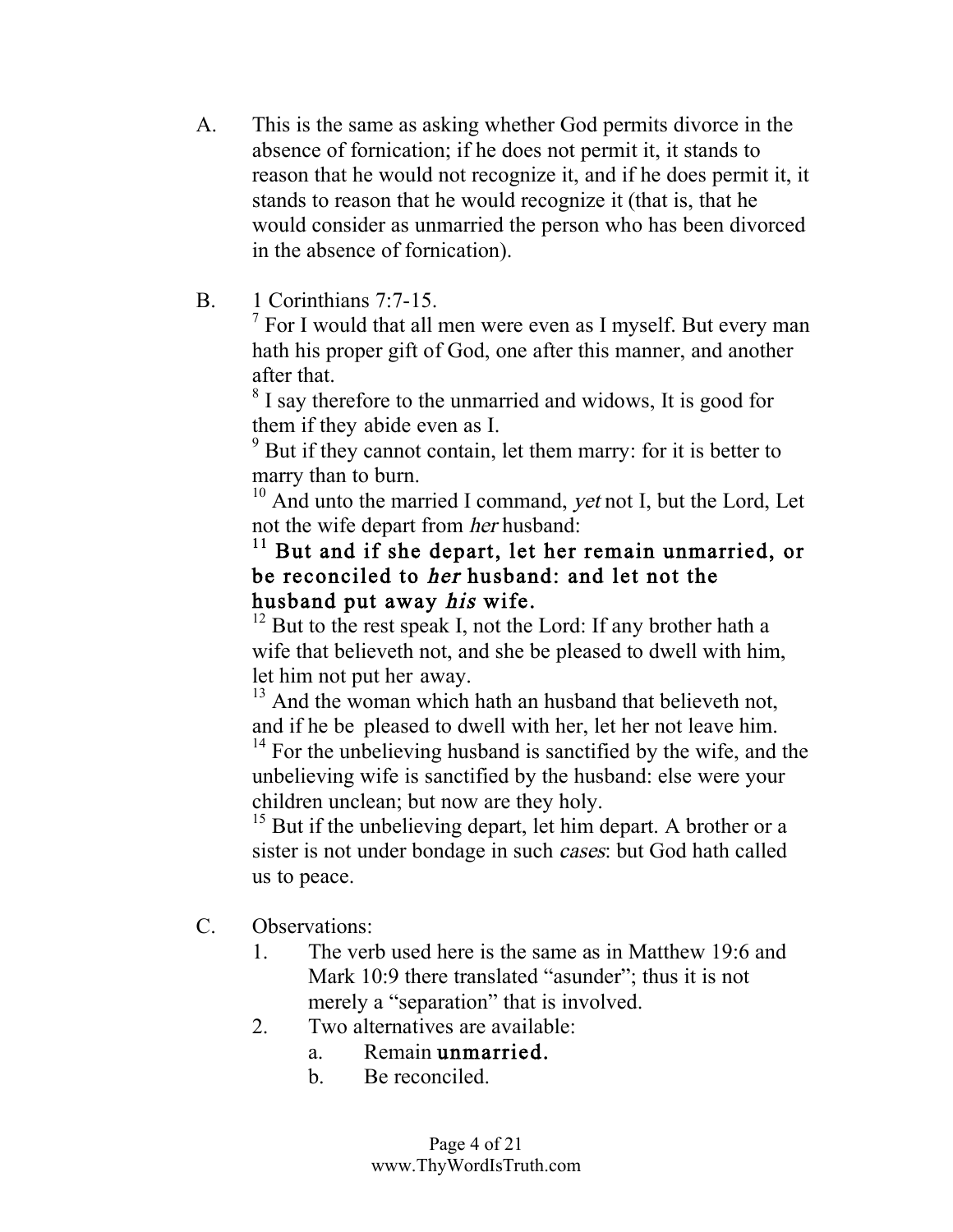- D. But does not Paul refer to the ex-spouse as her "husband"?
	- 1. Remember that the same Greek word means "husband" and "man," with the context determining which is appropriate.
	- 2. Moreover, what better word could be used to identify the only individual to whom she could be married – the one who was (had been) her husband.
	- 3. Jesus identified a string of men married to one woman as her husbands. John 4:16-18.
- E. Conclusion: God recognizes and permits a divorce in the absence of fornication, but remarriage is prohibited.
- 2. My spouse committed adultery in his heart by making a pass at another woman; am I free to remarry?
	- A. The Greek word for "fornication" means "illicit sexual intercourse."
		- 1. Jesus teaching on controlling the heart and the mind in Matthew 5 does not change the ground for scriptural divorce and remarriage.
			- a. Jesus comparison was not with the Mosaic law's "writing of divorcement (Deut. 24:1), but with its corruption by the Scribes and Rabbis (except for the school of Shammai).
			- b. The expression "something unseemly" means literally "a matter of nakedness"; thus, it more than likely meant something more than the school of Hillel taught, which included the finding of one that the husband found more fair.
			- c. On the other hand, some suggest that it means something less than adultery for which the punishment was stoning. Deut. 22:22.
			- d. It may be, however, that divorce was simpler than the process required for stoning which required the testimony of two or three witnesses (Deut. 17:2-7).
			- e. But even if the husband "suspected" the wife was guilty of adultery, there was a "law of jealousy" (Numbers 5:11-31) to help.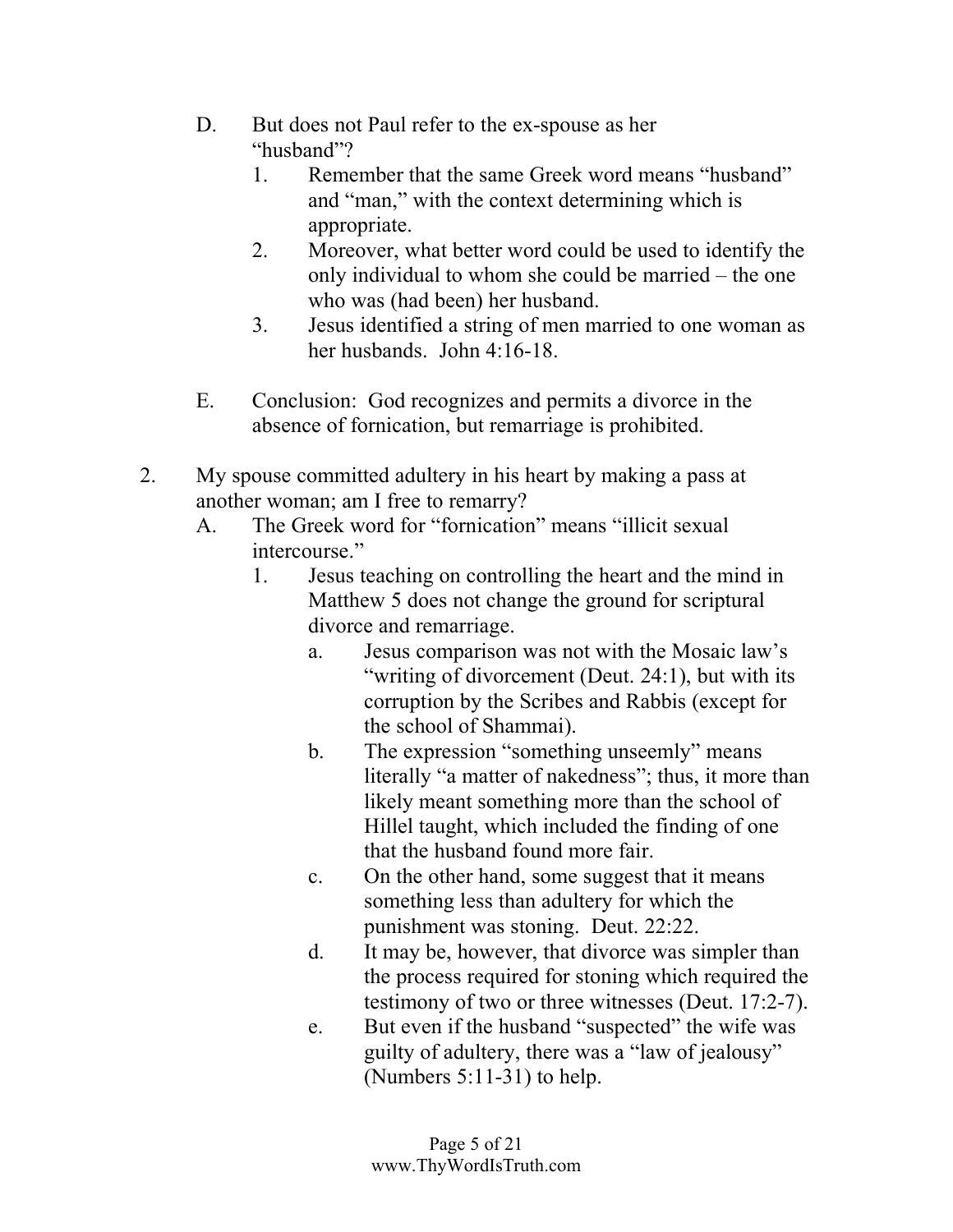- i. If a "spirit of jealousy" came over him he could take his wife to the priest with a sacrifice and request the "law of jealousy."
- ii. If she was found to be innocent, she was free and her husband had to pay a penalty.
- iii. If she was guilty of the sin of lying with another man she was "a curse among her people."
- iv. Evidently, this test was for the protection of women from a hasty and groundless suspicion on the part of husbands, yet the suspicions of a jealous husband were sufficient to produce it in the absence of witnesses.
- v. There is no mention of corporal punishment, but adultery discovered and proven was to be punished with death.
- vi. If the law of jealousy was proof of adultery, then the one guilty was to be stoned.
- vii. This law made provision for conviction of the guilty and protection of the innocent when there were no witnesses.
- f. Here Jesus was attacking the "front end" of the transgression, not the end result.
	- i. If you keep your eye (heart, mind) right, you never reach the point of adultery.
	- ii. The Jews may have thought that the preliminary acts and thoughts were not prohibited by "Thou shalt not commit adultery."
	- iii. Jesus says that the "look" (a continuous gazing upon) is against the will of God; our righteousness must exceed that of the scribes and Pharisees.
- 2. In this case the asserted ground is "making a pass" at another woman.
- 3. Moreover there is insufficient information to render a judgment if one were so inclined; there is no definition of what "making a pass" means.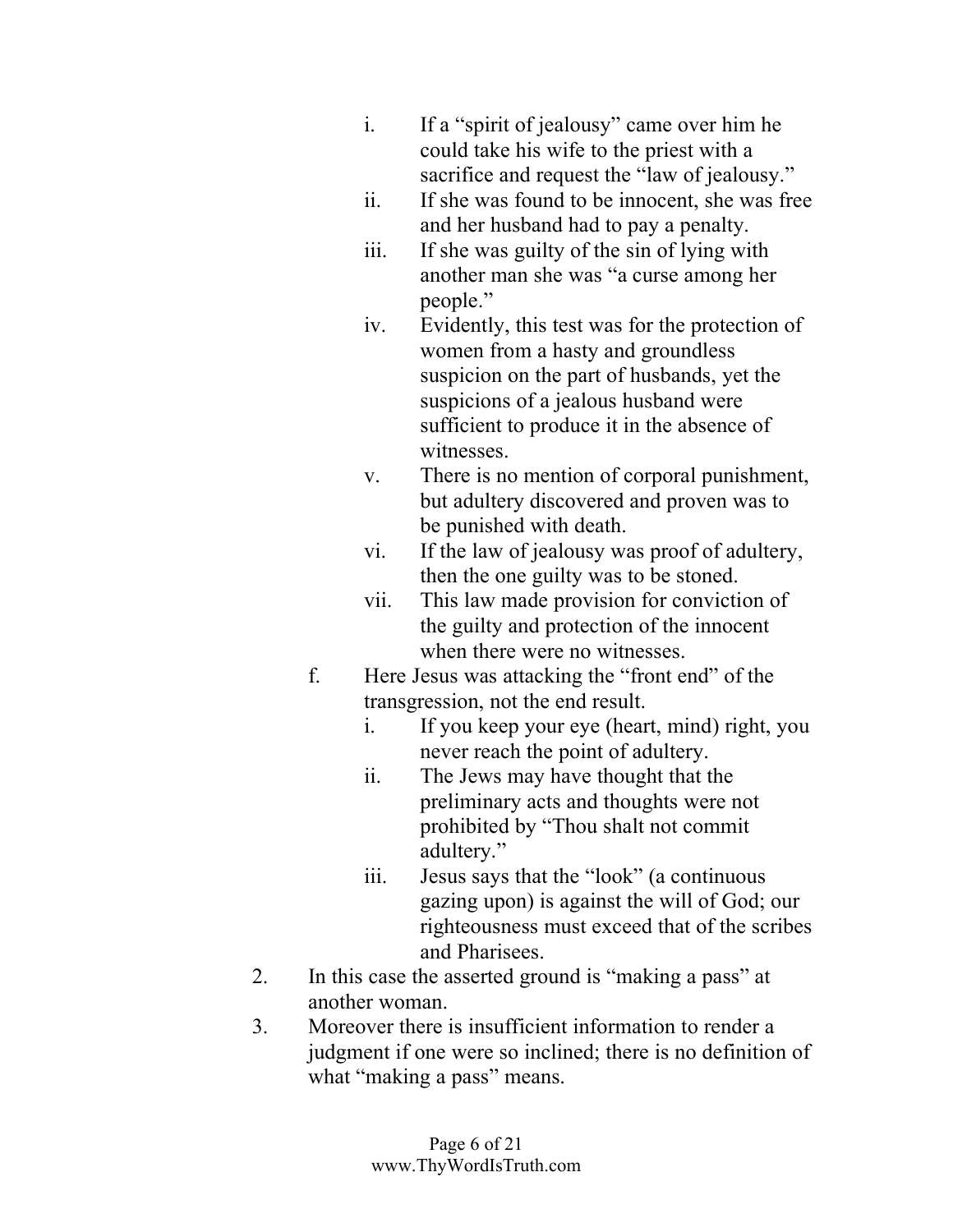- 1. Who is to judge when a "pass" is serious enough to be "adultery in the heart"?
- 2. Would there not be a different viewing of the same act by a jealous husband or wife and one who was not?
- 3. Would such judgments not be subject to bias on the part of a mate who wanted out of a marriage?
- 4. Under such circumstances the exception would soon swallow the rule.
- B. The act of fornication is not a subjective act in the mind of the one who observes and claims to be able to read minds, it is an objective act that literally occurs; it can be determined to have occurred without reading minds.
- 3. May one in an adulterous relationship prior to conversion remain in that relationship after conversion?
	- A. The responsibility of the church in teaching the gospel to any person is the same – proclaim the teaching of scripture without fear or favor.
		- 1. Thus, the question really inquires concerning:
			- a. the teaching of scripture on divorce;
			- b. the teaching of scripture on conversion; and
			- c. whether there is some different standard for the person who is unscripturally divorced.
		- 2. Subpart One: The New Testament's teaching on divorce is found in such passages as Matthew 5:21-32; Matthew 19:2-9; Mark 6:17-18; Mark 10:2-12; Luke 16:18; Rom.
			- 7:1-3; 1 Corinthians 7:10-15; and Hebrews 13:4.
			- a. From these verses it is clear that there is only one basis for divorce and remarriage in the sight of God – fornication.
			- b. Absent fornication, remarriage by a divorced person constitutes adultery.
			- c. The Scripture also clearly teaches that adultery and fornication are sins that bring upon one the judgment of God.
			- d. In addition to the scriptures above, see Romans 1:28-32; 1 Corinthians 5:9-10; 6:9-11, 15-18; 10:8; 2 Corinthians 12:21; Galatians 5:19-21; 1 Timothy

Page 7 of 21 www.ThyWordIsTruth.com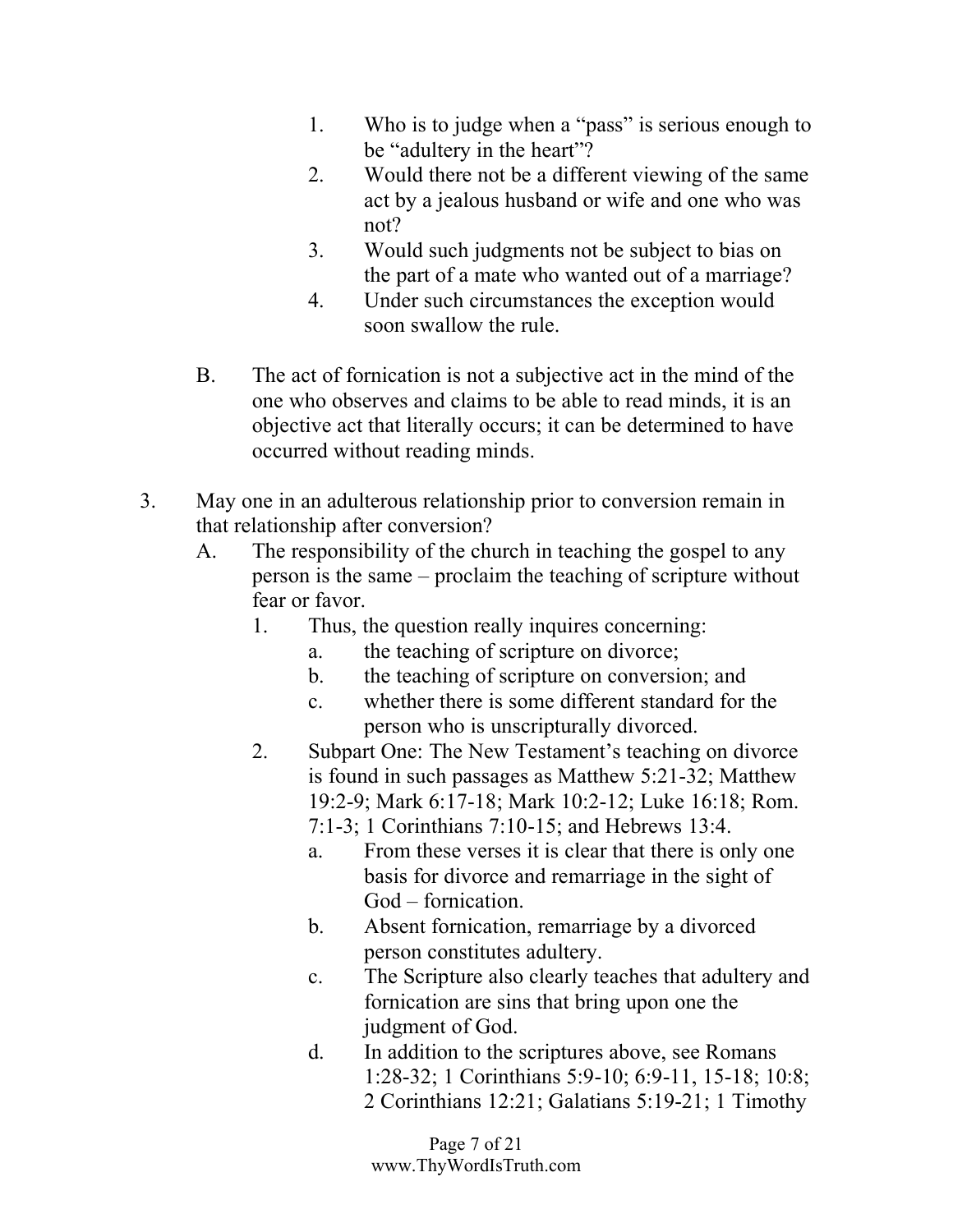1:9-10; 1 Peter 4:3-4; 2 Peter 2:9-14; Jude 7; Rev. 2:20-22; Rev. 9:1.

- 3. Subparts Two and Three: The real thrust of this question addresses the nature of repentance required on the part of the divorced person.
	- a. Stated differently, can an unscripturally divorced and remarried person who is, according to scripture, living in adultery, become a Christian and remain in the adulterous relationship?
	- b. To address these parts of the inquiry, we must study the nature and requirements of repentance.
		- i. It is absolutely possible for past unscriptural marital entanglements to be forgiven, but that is a different question than whether those past unscriptural marital entanglements may be maintained.
		- ii. The Bible clearly teaches that a person may so violate God's teaching concerning marriage that his or her own life will be so entangled maritally that the relationship in which one is involved cannot be maintained if God's forgiveness is to be received.
	- c. Bible teaching makes clear that people can so sin in the marital relationship that no choice exists but to live single and celibate.
	- d. But there are children. If the first marriage was dissolved because the man was caught making a pass at another women but not actually in the act of adultery (which was viewed by the wife as adultery in his heart, therefore her reason for divorce) and then she remarried and had children, would she be considered to be in an unbiblical marriage and would divorce be required because now she has been in a happy marriage with 2 children for 13 years.
		- i. That is neither a reflection on the mercy of God nor a reflection on God's forgiveness.
		- ii. It is an indication of the nature of  $sin its$ devastating, destructive effects.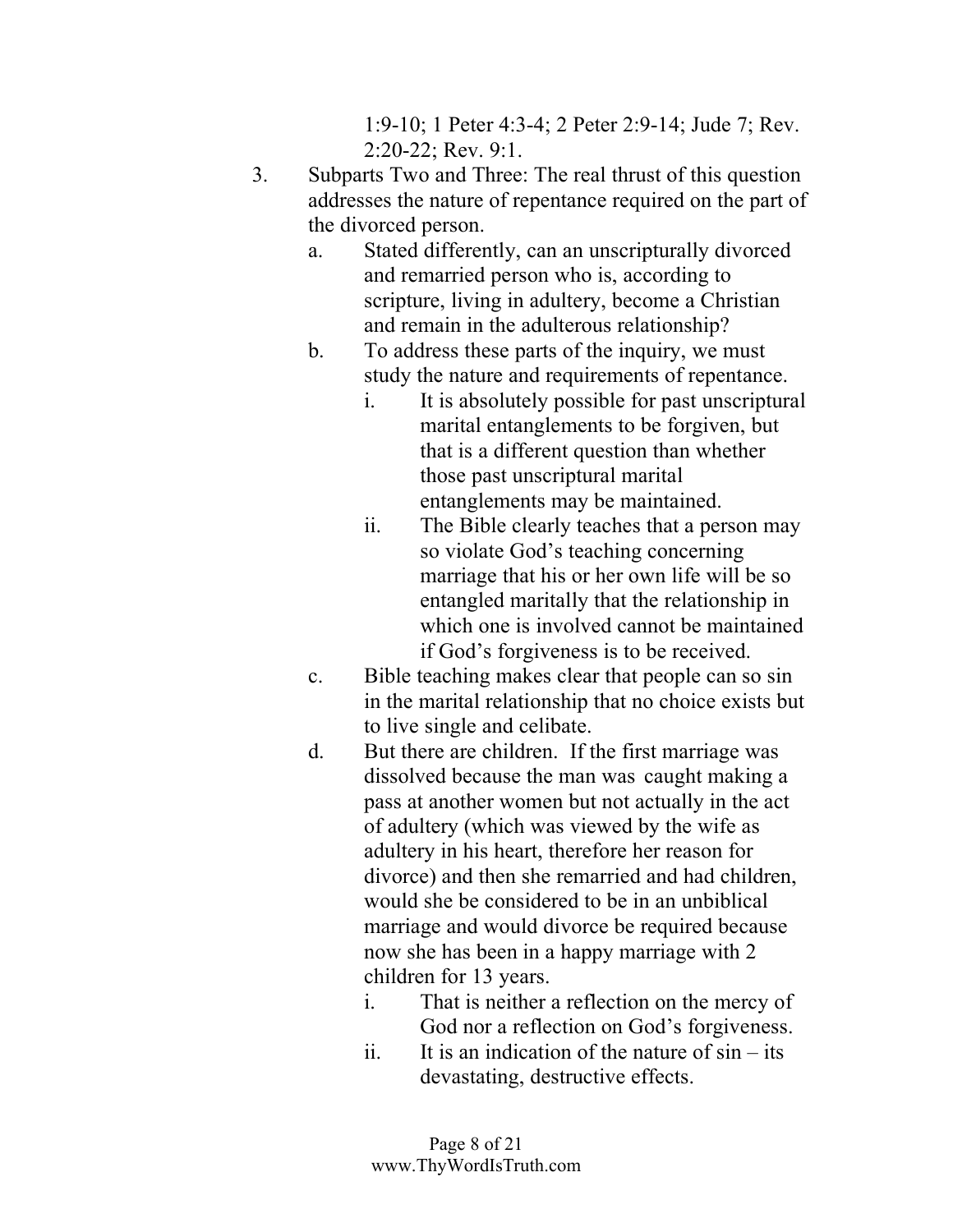- iii. Even more, it is a reflection of man's own stubborn disobedience and rejection of what God designed for our good.
- d. Is there any other unscriptural relationship where people argue that it can continue after conversion?
	- i. What about the homosexual relationship or an incestuous relationship?
	- ii. What did repentance and baptism mean to the Corinthians who had been practicing adultery, homosexuality, male prostitution, thievery, or swindling (1 Cor. 6:9-10)?
	- iii. Was the adulterer permitted to continue in an adulterous union while the homosexual had to leave his or hers?
	- iv. To ask the question is to answer it for reasonable people.
- e. But, some argue, adultery is like murder.
	- i. A murderer may repent but it is impossible for him to bring the dead back to life.
	- ii. So with adultery it is suggested, an adulterer may repent but it is impossible for the prior marriage to be "raised."
	- iii. This is a false analogy.
		- a) First, severing an illicit relationship is not an attempt to rectify past divorces or restore past marriages; rather, it is what is demanded by repentance and God's laws of marriage.
		- b) Second, the basic principle that does apply to both murder and adultery is that repentance demands that the individual cease committing murder and cease living in adultery (See Col. 3:7; 1 Cor. 6:9-11); just saying "I'm sorry" doesn't change an illicit state or relationship into a righteous one so that it may be continued.
		- c) Nowhere has God ever dealt with sin in such a manner; God has always demanded the cessation of the sinful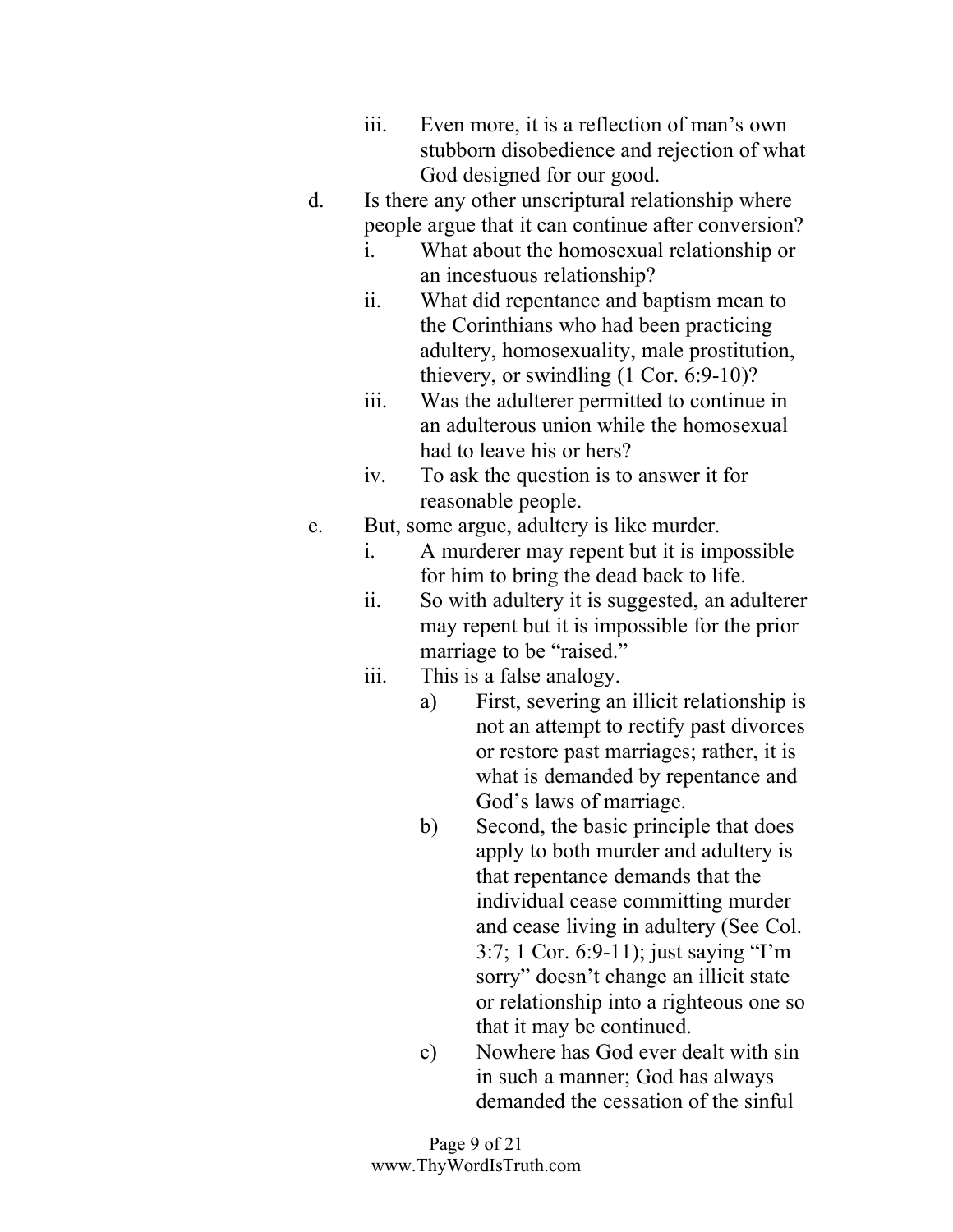practice or relationship before He abundantly pardons. (See Ezra 10, esp. vv. 3, 12, and 44.)

- B. Conclusion.
	- 1. There is only one answer that can be given to this question – the answer of scripture. Based upon the question, the inquirer knows and understands what the scripture teaches, but seeks some answer in addition or beyond what scripture says.
	- 2. This we cannot do.
	- 3. Any other answer would be the answer of man and not God; any other answer would not change the word of God, and it is that word by which we shall be judged. John 12:48.
	- 4. The honest answer is that "we must obey God rather than men." Acts 5:29.
	- 5. One cannot continue in an adulterous relationship after baptism any more than a thief could keep stolen goods after baptism.
	- 6. Baptism must be preceded by repentance. Acts 2:38.
- 3. But David did not have to give up Bathsheba. Does that not demonstrate that God does not require the new convert to give up an adulterous relationship?
	- A. When a question is asked, the Inquirer should consider it carefully to determine if it has any underlying assumptions.
		- 1. First, this question assumes there is no difference between the Law of Moses and the Law of Christ.
			- a. This is especially important here, because in the very context in which Jesus reinstituted the original law of God for marriage – one man and one woman – he stated that under Moses' Law it had been different.

**.** <sup>43</sup> The Pharisees also came unto him, tempting him, and saying unto him, Is it lawful for a man to put away his wife for every cause?  $4$  And he answered and said unto them, Have ye not read, that he which made them at the beginning made them male and female,  $5$  And said, For this cause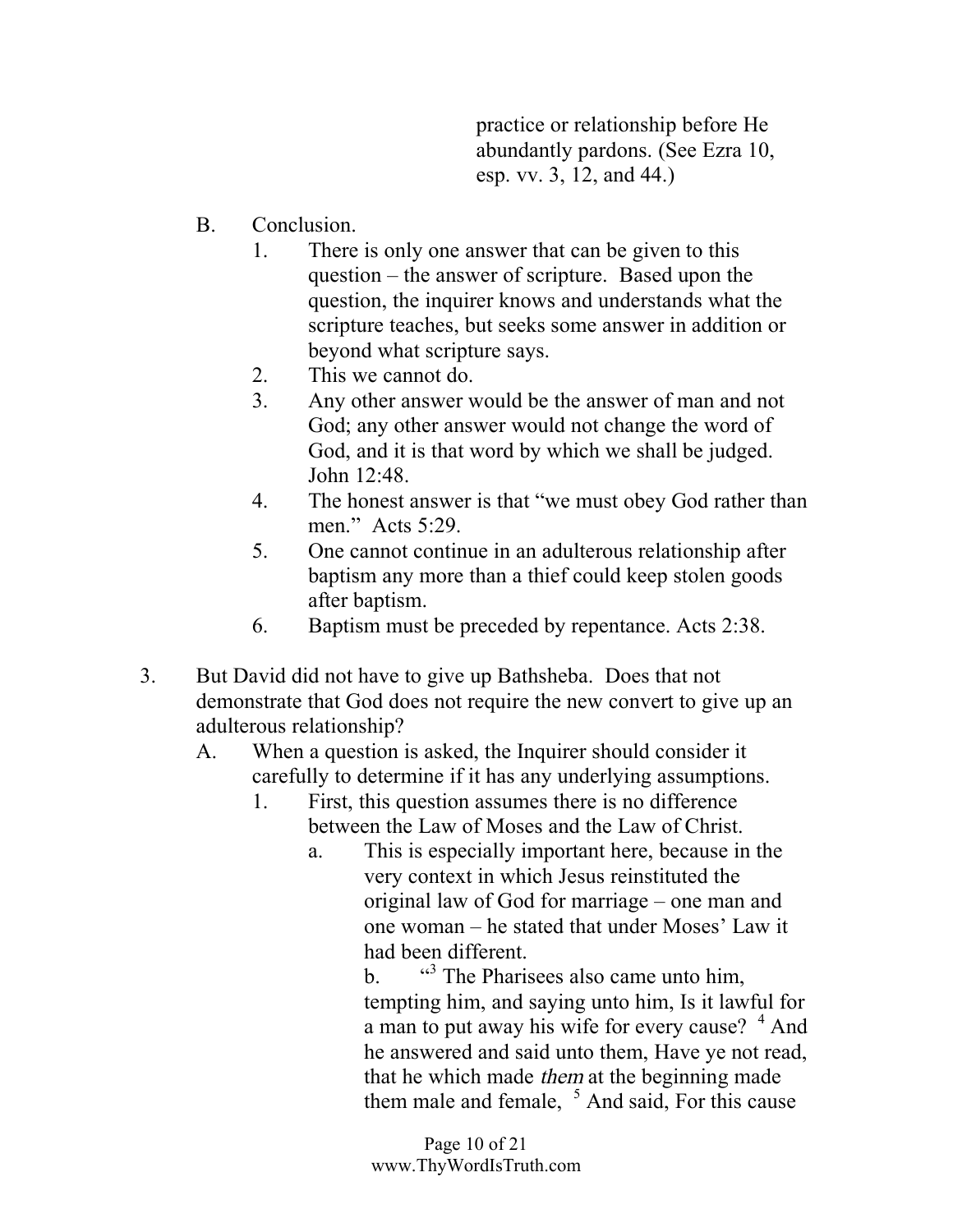shall a man leave father and mother, and shall cleave to his wife: and they twain shall be one flesh? <sup>6</sup> Wherefore they are no more twain, but one flesh. What therefore God hath joined together, let not man put asunder.  $\frac{7}{7}$  They say unto him, Why did Moses then command to give a writing of divorcement, and to put her away?  $8$  He saith unto them, Moses because of the hardness of your hearts suffered you to put away your wives: but from the beginning it was not so." Matthew 19:3-8.

b. That alone should answer the question.

2. But the question has another underlying and unfounded assumption – that God did not punish David at all for his sin with Bathsheba.

> $1$  $\cdot$ <sup>7</sup> And Nathan said to David, Thou *art* the man. Thus saith the LORD God of Israel, I anointed thee king over Israel, and I delivered thee out of the hand of Saul;  $8$  And I gave thee thy master's house, and thy master's wives into thy bosom, and gave thee the house of Israel and of Judah; and if that had been too little, I would moreover have given unto thee such and such things. <sup>9</sup> Wherefore hast thou despised the commandment of the LORD, to do evil in his sight? thou hast killed Uriah the Hittite with the sword, and hast taken his wife to be thy wife, and hast slain him with the sword of the children of Ammon. <sup>10</sup> Now therefore the sword shall never depart from thine house; because thou hast despised me, and hast taken the wife of Uriah the Hittite to be thy wife.  $11$  Thus saith the LORD, Behold, I will raise up evil against thee out of thine own house, and I will take thy wives before thine eyes, and give them unto thy neighbour, and he shall lie with thy wives in the sight of this sun. 12 For thou didst it secretly: but I will do this thing before all Israel, and before the sun. <sup>13</sup> And David said unto Nathan, I have sinned against the LORD. And Nathan said unto David, The LORD also hath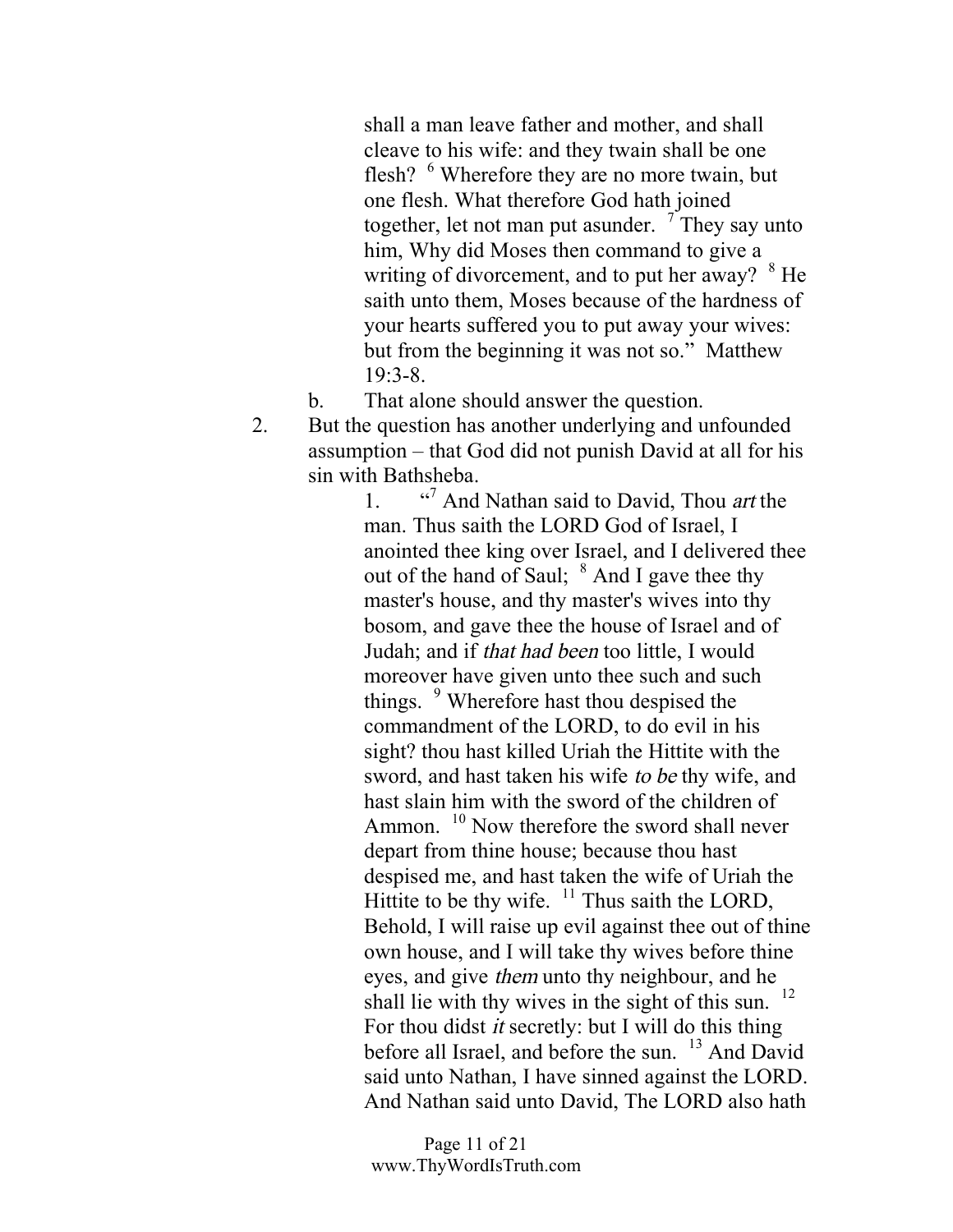put away thy sin; thou shalt not die.  $14$  Howbeit, because by this deed thou hast given great occasion to the enemies of the LORD to blaspheme, the child also that is born unto thee shall surely die. <sup>15</sup> And Nathan departed unto his house. And the LORD struck the child that Uriah's wife bare unto David, and it was very sick. <sup>16</sup> David therefore besought God for the child; and David fasted, and went in, and lay all night upon the earth.  $17$  And the elders of his house arose, and went to him, to raise him up from the earth: but he would not, neither did he eat bread with them. <sup>18</sup> And it came to pass on the seventh day, that the child died. And the servants of David feared to tell him that the child was dead: for they said, Behold, while the child was yet alive, we spake unto him, and he would not hearken unto our voice: how will he then vex himself, if we tell him that the child is dead? <sup>19</sup> But when David saw that his servants whispered, David perceived that the child was dead: therefore David said unto his servants, Is the child dead? And they said, He is dead.  $20$  Then David arose from the earth, and washed, and anointed himself, and changed his apparel, and came into the house of the LORD, and worshipped: then he came to his own house; and when he required, they set bread before him, and he did eat.  $2<sup>1</sup>$  Then said his servants unto him, What thing *is* this that thou hast done? thou didst fast and weep for the child, while it was alive; but when the child was dead, thou didst rise and eat bread.  $^{22}$  And he said, While the child was yet alive, I fasted and wept: for I said, Who can tell whether GOD will be gracious to me, that the child may live?  $^{23}$  But now he is dead, wherefore should I fast? can I bring him back again? I shall go to him, but he shall not return to me." 2 Samuel 12:7-23.

2. David's sin was grievous and his punishment was great all the days of his life.

Page 12 of 21 www.ThyWordIsTruth.com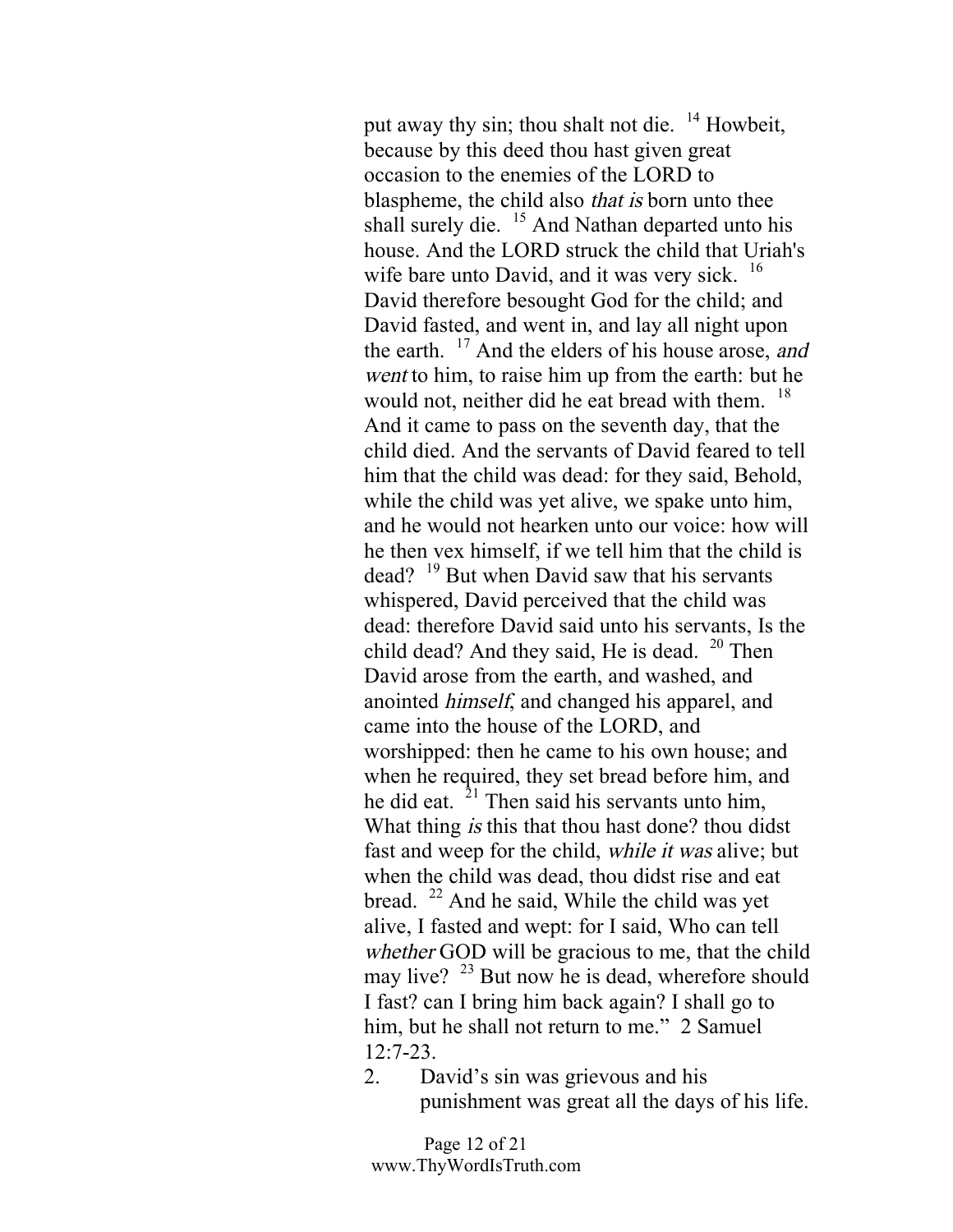- 3. Study carefully to follow the second punishment through David's life; his travail was unending.
- B. Since we are living under the New Testament in Christ's blood (Matt. 26:28), you need to turn to it to learn God's law of marriage in this day.
	- 1. Beginning with the teaching of the New Testament, the preparation of John and the ministry of Christ, that law is clear.

<sup>43</sup> For Herod had laid hold on John, and bound him, and put him in prison for Herodias' sake, his brother Philip's wife. <sup>4</sup> For John said unto him, It is not lawful for thee to have her.<sup>3</sup> For Herod had laid hold on John, and bound him, and put him in prison for Herodias' sake, his brother Philip's wife. <sup>4</sup> For John said unto him, It is not lawful for thee to have her." Matthew 14:3-4.

- $2.$ <sup>49</sup> Know ye not that the unrighteous shall not inherit the kingdom of God? Be not deceived: neither fornicators, nor idolaters, nor adulterers, nor effeminate, nor abusers of themselves with mankind,  $10$  Nor thieves, nor covetous, nor drunkards, nor revilers, nor extortioners, shall inherit the kingdom of God.  $11$  And such were some of you: but ye are washed, but ye are sanctified, but ye are justified in the name of the Lord Jesus, and by the Spirit of our God. 1 Corinthians 6:9-11.
- 4. Justification Questions:
	- (1) If there is a divorce for other than fornication and one of the spouses remarries thus committing adultery, is the other spouse free to remarry?

## (2) What is the status of an adulterer in an unscriptural marriage after first spouse dies? I read your answer relative to marriage, divorce and remarriage. If your teachings are correct, in that the only reason the bible authorizes divorce is in the case of physical fornication, then what is the state of a baptized Christian who divorces and remarries another when one of them dies, and what is the state of a spouse that remains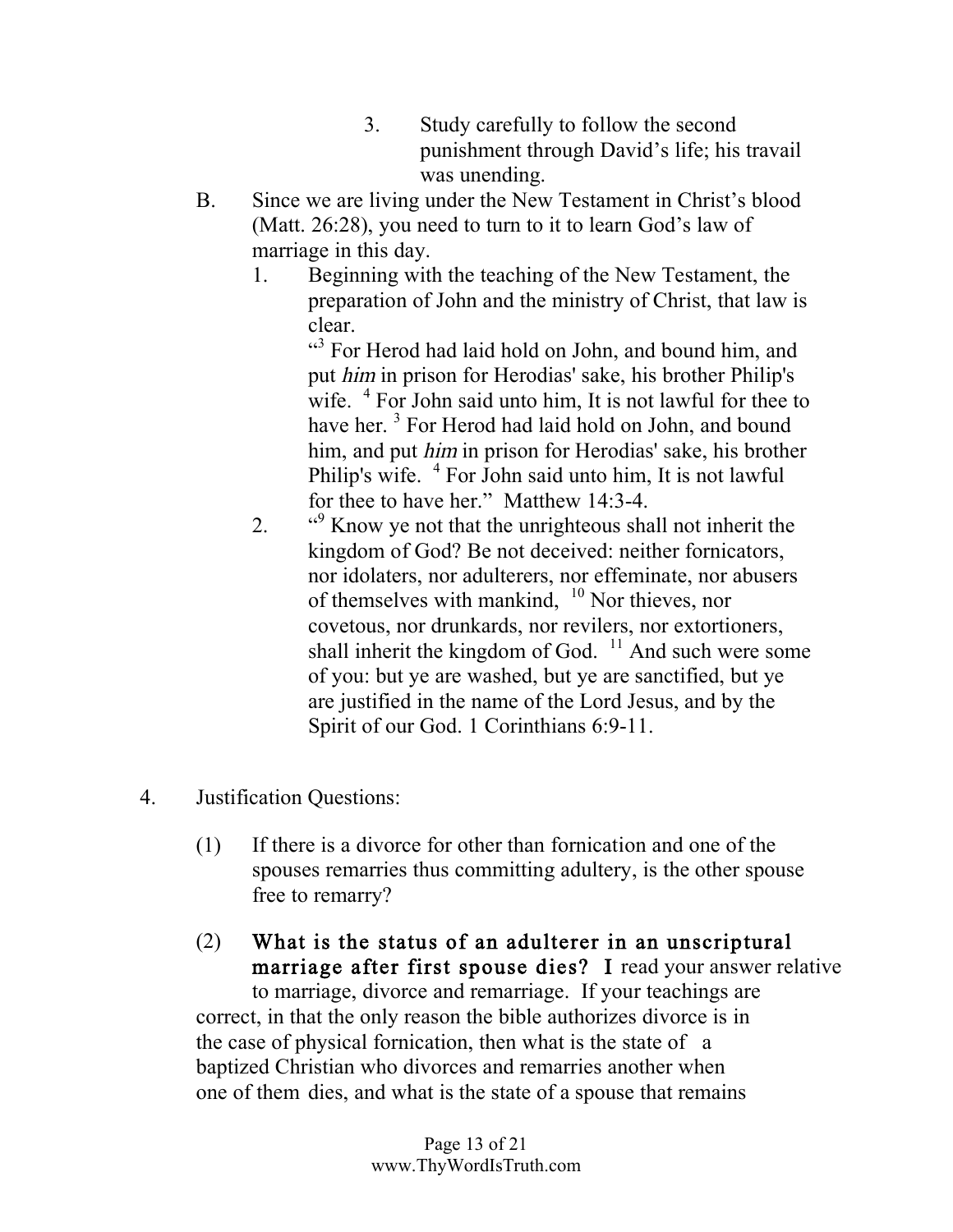alive? Can the spouse that remains repent or are they still in a state of adultery?

(3) Variant A) Can a person, married scripturally, having a wife that commits adultery, and he not willing to put her away but follows her in this sin and commits adultery also with another woman, then claims that in his mind his marriage was over and thus divorce had occurred and therefore his sin was one of fornication and not adultery. They finally do legally divorce. He also says that this sin of fornication will be forgiven upon his baptism, and his upcoming marriage will not be adulterous because he retained his scriptural right to remarry. Can you baptize such a one?

Variant (B) If both parties in a marriage have committed adultery (fornication) and they reconciled, then one of the parties committed adultery after the reconciliation. Does that free the one who has not committed the act of adultery after the reconciliation, to divorce the one who committed adultery after the reconciliation and remarry? I need to know if reconciliation between husband and wife dissolves the adulterous act and gives them a clean slate as if it had never been committed. The reason I need to know this is because if I ask the once married individual who committed adultery, reconciled, and divorced for adultery, if they committed adultery during the marriage and they say yes, I need scripture saying it is alright for me to marry them. My thoughts are that rights are only extended to individuals as long as they are re-reconciled, such as the rights believers have in Christ. The rights are no longer extended to us the moment that we leave Christ. Please help with the aforementioned question in lieu of Matt 18:23-35.

- A. First, let me say that I make every effort to be certain that the answers provided are the teaching of scripture – not my teaching.
	- 1. If I provide a personal opinion I try to label it as such.
	- 2. My opinion is binding on no one, though it may be followed by those who agree with it.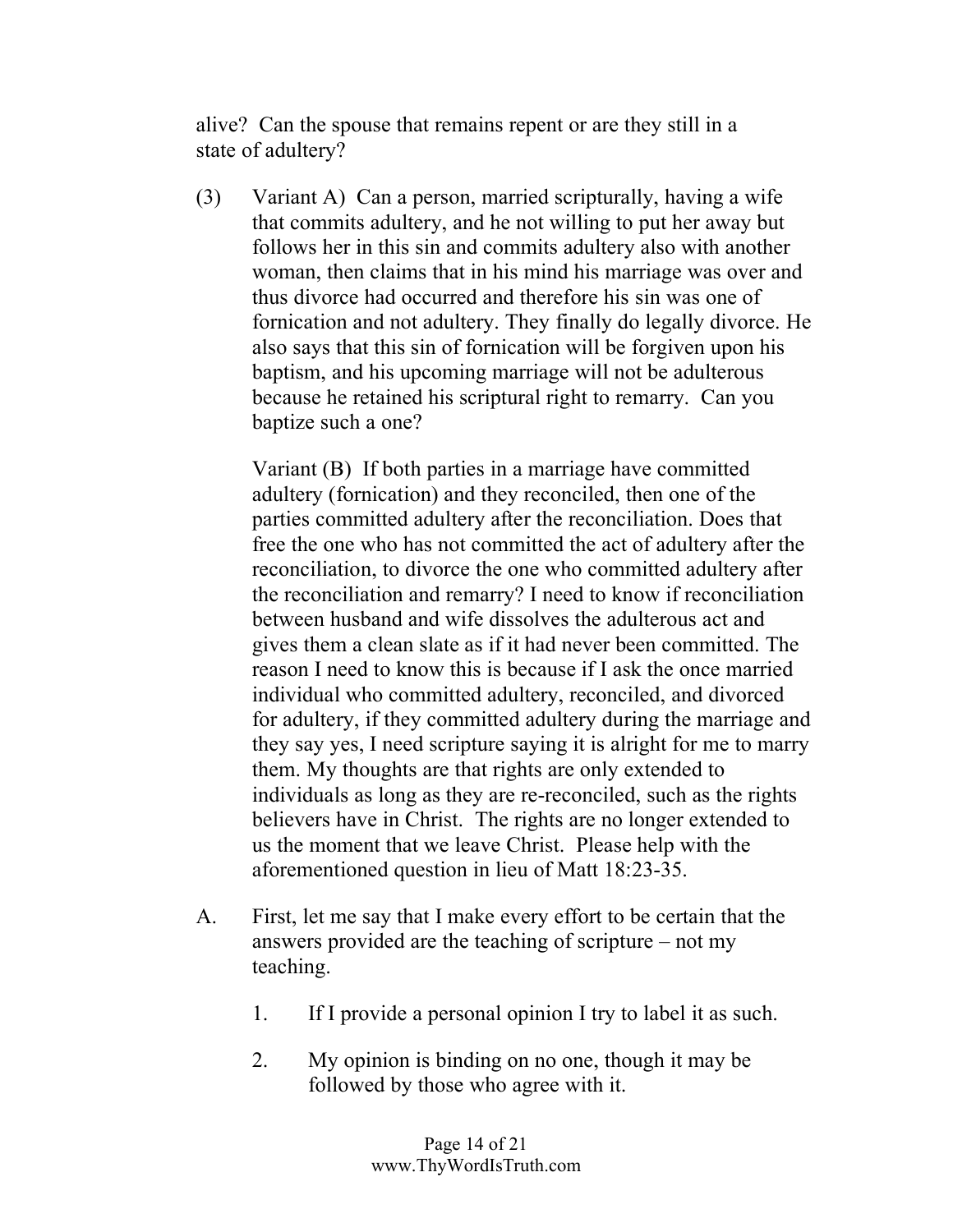- 3. Christ's opinion is binding on all, whether they agree with it or not. My opinion may be disregarded with impunity; the Lord's opinion is disregarded at one's eternal peril.
- B. These questions pose either real life or hypothetical circumstances that are often not directly addressed in scripture.
	- 1. Most hypotheticals are surmised by those who are seeking to justify their circumstance even if it is not exactly the same as the hypothetical.
	- 2. They feel, unjustifiably so, that if they can come up with some circumstance in the same general area where they fall short of God's will, then God would surely not be dissatisfied with their condition.
	- 3. Fortunately, God does give us some principles by which we may address these situations.
		- a. The hypothetical Rom. 7:1 ff. teaches that, upon the husband's death, the wife is freed from the law of the husband; it also clearly teaches that the only justification for divorce and remarriage is fornication.
			- i. In the hypothetical two persons divorce for a cause other than fornication and both remarry. Both are thus in adulterous unions. Ultimately one of the two dies.
			- ii. Is the surviving spouse free to remarry and, if so, is the surviving spouse free to continue in a union that all agree was adulterous at its inception?
			- iii. A variant of the question inquires whether, the first spouse having died, the surviving spouse can end the adulterous union and then marry a third person.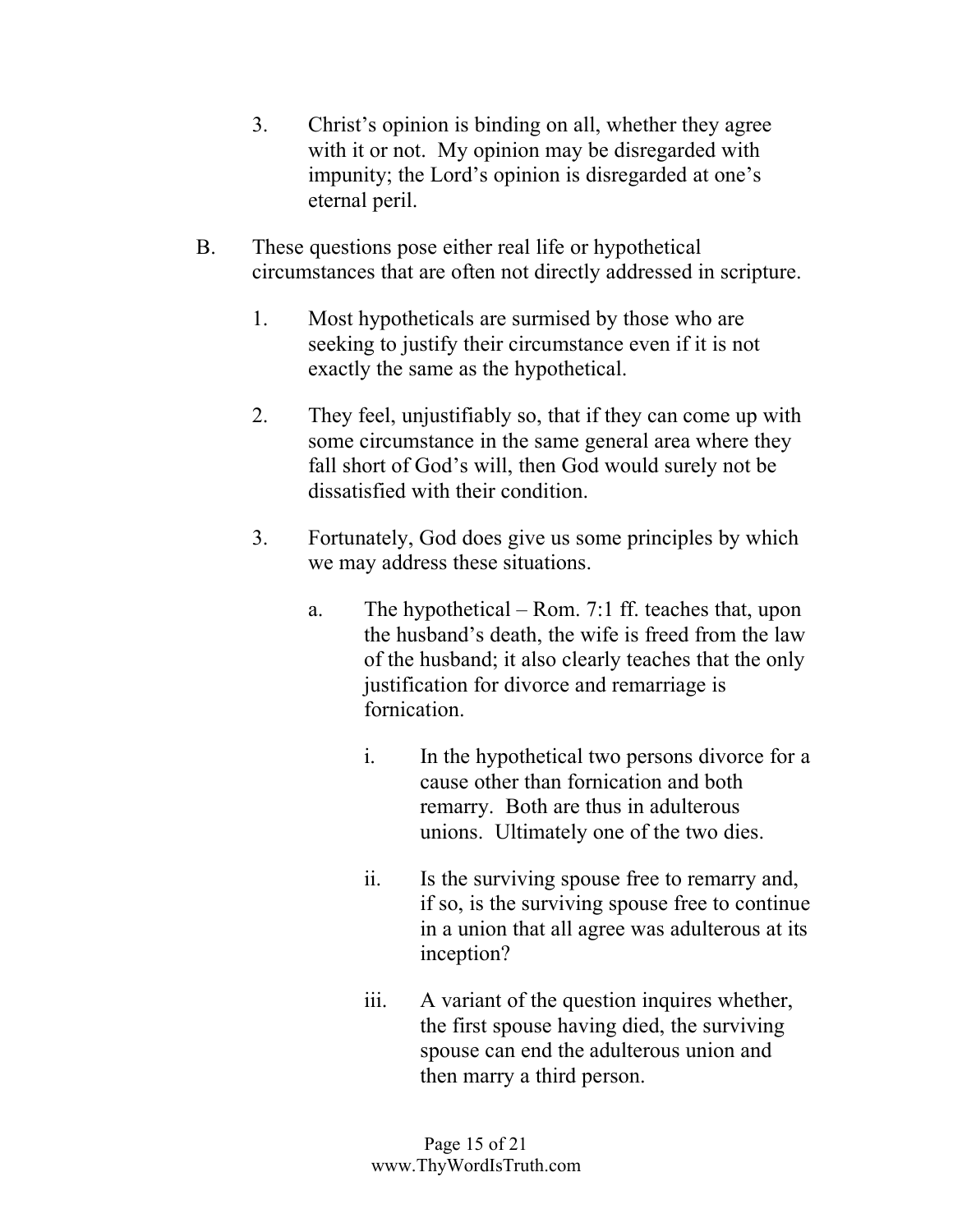- iv. To respond to these inquiries there is yet another question that must be answered – did God recognize the second marriage even though it was adulterous?
	- a) The answer to this question is "Yes." Matthew 19.9ff
	- b) The Lord clearly calls the second union a marriage.
	- c) This being the case, the surviving spouse was married, though adulterous.
	- d) The second union may cease by divorce, but there is no justification for remarriage.
- b. But after the first spouse dies cannot the surviving spouse repent and remain in the second marriage?
	- i. First, the sincerity of a repentance that comes only after the first spouse dies is questionable.
	- ii. Obviously, man cannot know the heart, but God can.
	- iii. But surely questions can be raised when one has willfully violated God's law by entering into and staying in the second union, and repenting only after a fortuitous circumstance occurs that enables the surviving spouse to lawfully retain that which was unlawfully obtained.
	- iv. Additionally, nothing was hypothesized concerning the person whom the surviving spouse married.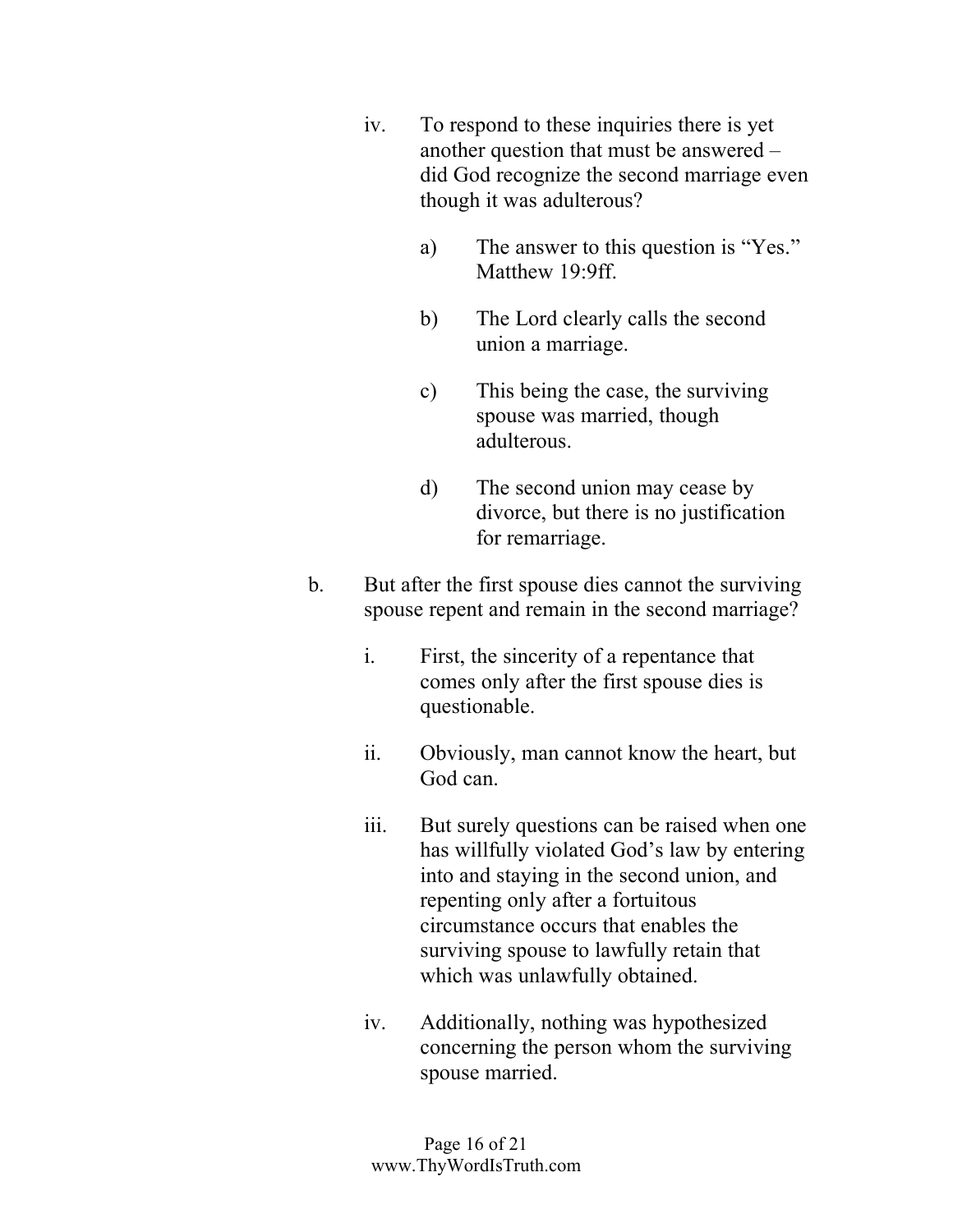- v. That person would also be in adultery for marrying the surviving spouse.
- vi. Did that person also divorce for a cause other than adultery; is that person's first spouse still alive?
- c. Finally, some suggest that 1 Corinthians 7:39 teaches that a Christian widow (and by implication a widower) may only marry a Christian.
	- i. While I do not believe that is necessarily what the passage teaches, it is certainly the safe path to follow because that path is right and cannot be wrong.
- 4. Given the above, the scripture teaches that the surviving spouse in the hypothetical should leave the second marriage and remain unmarried.
	- a. It would seem that if the repentance is true this would be the inevitable result.
	- b. One truly penitent would seek the way that will most certainly lead to life everlasting and not gamble with the soul.

C. It is always easier to discuss general principles than it is to apply them to specific situations. Specific situations are always clouded by emotional considerations. It has led elders in the church to accept as not erroneous principles that they had earlier condemned as unscriptural. It has led preachers to teach error because of members of their family who have divorced and remarried contrary to their prior teaching on marriage and divorce. In truth and in fact, personal conduct does not determine Biblical principles; Biblical principles always govern personal conduct. Thus, we must first determine the Biblical principles that govern marriage and divorce.

1. God's plan has always been one man and one woman for life. Matthew  $19.3-8$ .

> Page 17 of 21 www.ThyWordIsTruth.com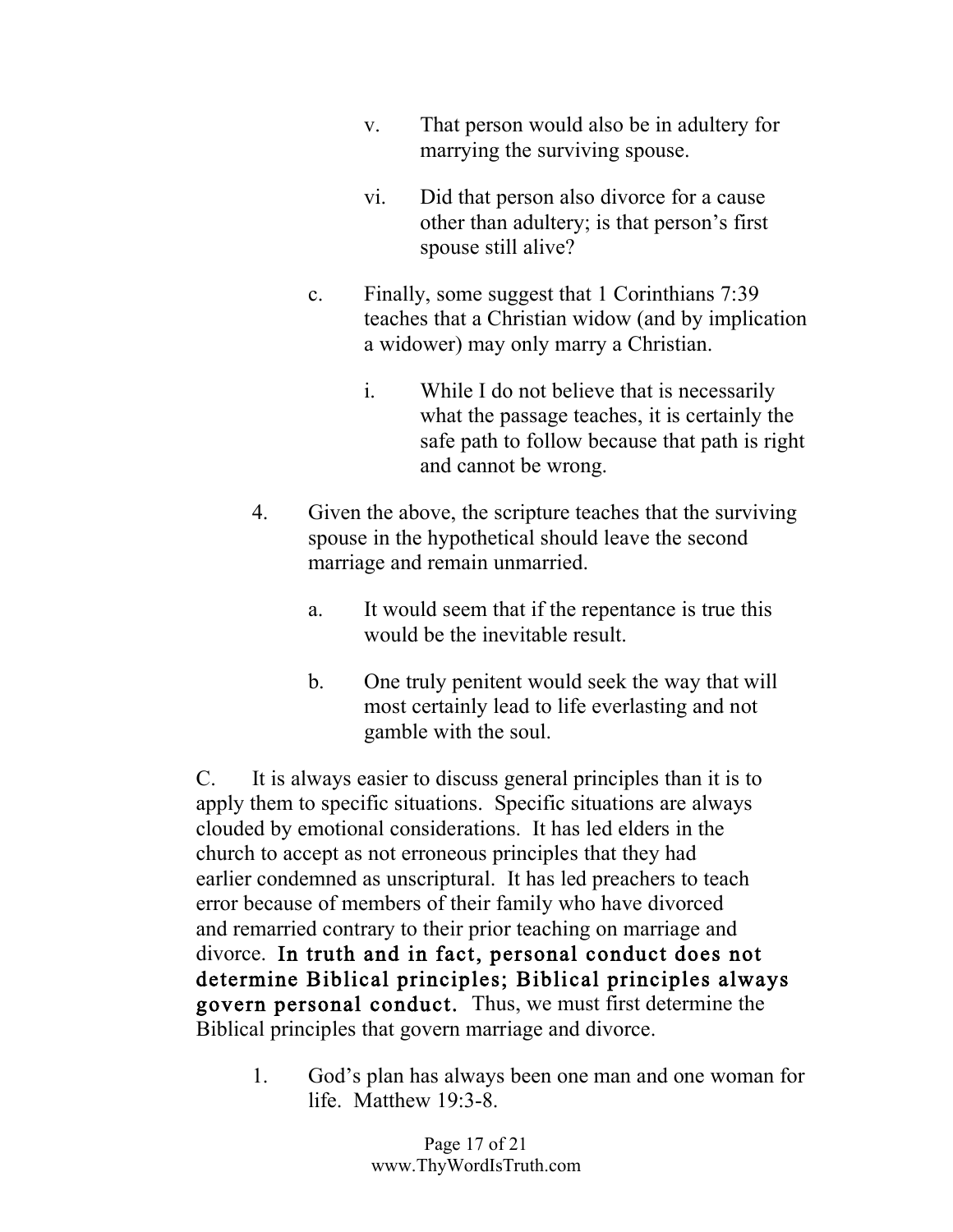- 2. Jesus taught that the only basis upon which remarriage could occur following divorce was in the case of fornication on the part of one mate, leaving the innocent party free to remarry. Matthew 19:9; Mark 2:10-12.
- 3. The "putting away" must be for fornication.
- 4. Fornication and adultery do not follow our commonly understood distinctions. Fornication is from a Greek word meaning illicit sexual intercourse. Adultery is from a Greek word meaning to have unlawful intercourse with another's wife. Thus, all adultery is fornication, but not all fornication is adultery.
- 5. God permits divorce for causes other than fornication. 1 Corinthians 7:10-11. In such cases, however, there can be no remarriage. They must remain unmarried or be reconciled. Thus the case is that divorce for whatever reason ends the marriage. If it did not Paul could not have said that those who divorced for causes other than fornication were to remain unmarried.
- 6. The act of fornication does not end the marriage. If it did the putting away would occur automatically. The adultery occurs upon the remarriage. Who so puts away his wife and marries another, except it be for fornication, commits adultery. The one who marries the one put away for fornication commits adultery. Where there is a putting away, even for fornication, and no remarriage, there is no adultery. Moreover, does it not follow that if an illicit relation involving a married person ends a marriage that illicit relations between single persons constitutes marriage? If not, why not?
- 7. That act of fornication does not require divorce; it permits it. The parties clearly may reconcile. Matthew 18:23-35 does not prevent divorce. The aggrieved spouse may forgive the guilty spouse but still be unable to live with him/her. Forgiveness does not require the continuation of the marriage; it permits it. We clearly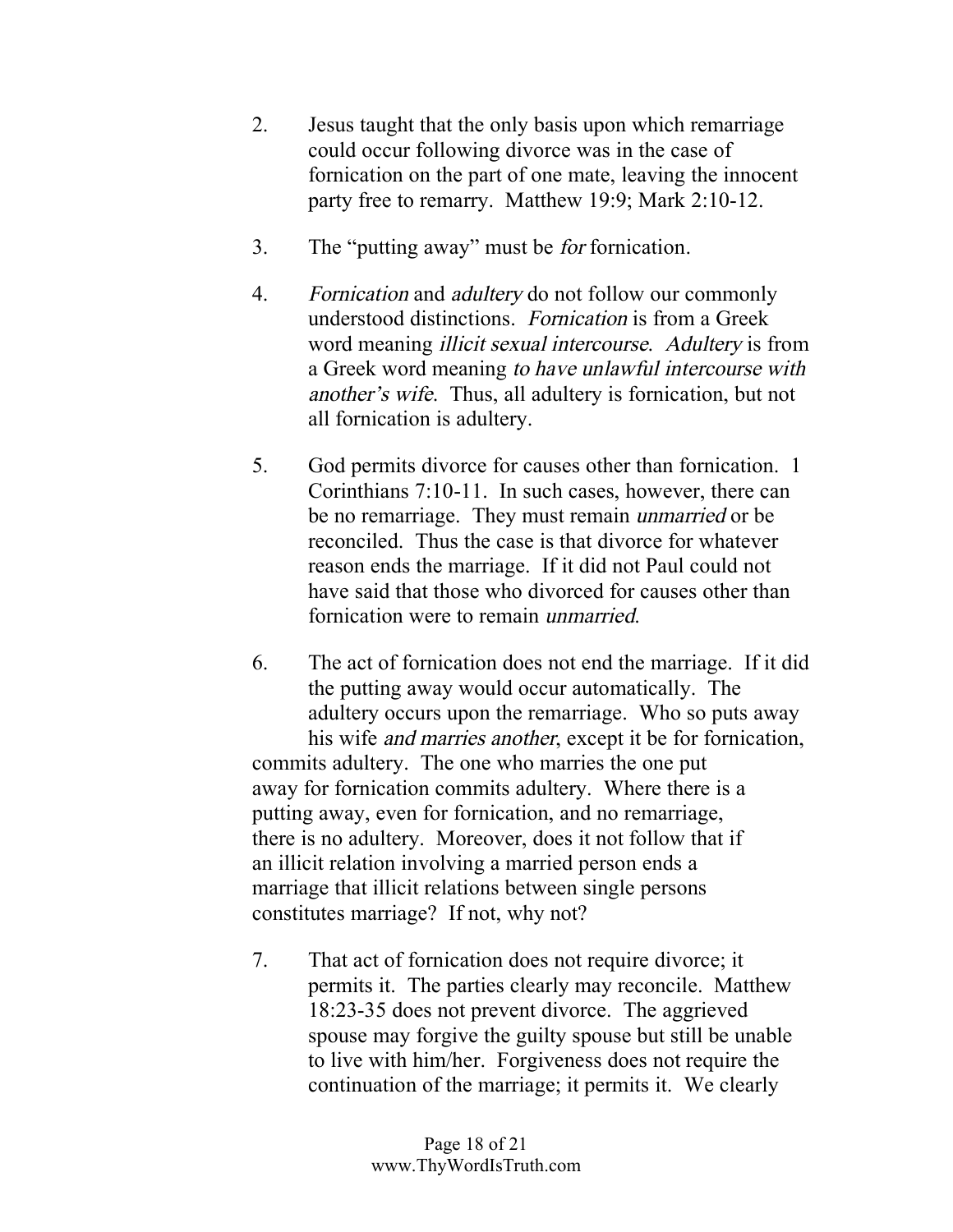understand this in other contexts where sin, though forgiven, has detrimental consequences. A criminal may be forgiven by a victim, but the forgiveness does not mean that incarceration is not justified.

- 8. If the parties reconcile, i.e., forgive one another, they should not charge one another with that act again. Further, they may seek and obtain God's forgiveness for their indiscretion. An important factor here is that there is no third party involved in the marriage. Unlike where there is an adulterous marriage (one who was not eligible to marry because of prior adultery had in fact remarried) repentance here does not require the putting away of a spouse (third party) thus ending an adulterous marriage.
- 9. Where reconciliation has occurred, a divorce subsequent to the reconciliation cannot be for fornication unless it is for fornication that occurred subsequent to the reconciliation. If the divorce has been for incompatibility, e.g, "I don't love you any more," 1 Corinthians 7 applies – remain unmarried or be reconciled. This means that where there has been reconciliation, it is over between the parties to the marriage, but not necessarily over as between those parties and third parties with whom they may seek marriage. The fact that the guilt is no longer borne as to the spouse does not mean that what has once been forfeited, the right to marry another, has been regained. Once that right has been lost, it cannot be recovered any more than a young man or woman can regain virginity lost through indiscretion.
- D. If these principles are followed and applied, most, if not all questions on marriage and divorce will be answered. In the questions considered here, they will lead to the conclusion that the Scripture teaches that none of the persons involved in these questions is eligible in the sight of God for remarriage.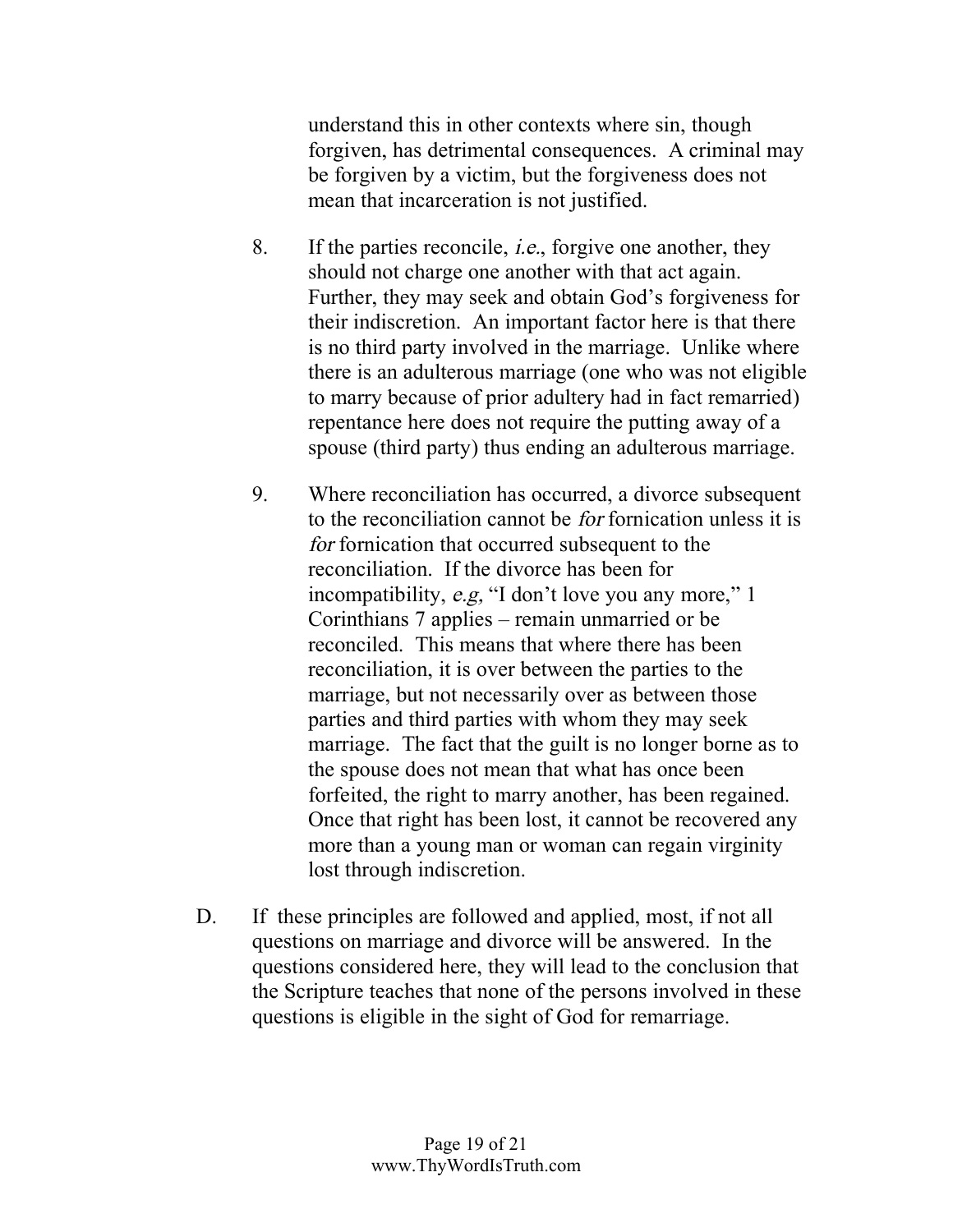- 1. Sometimes the application of these principles produces results that may be considered a harsh, but harsh results often follow wrong decisions.
- 2. Over the years, those who have supported the clear teaching of God's word on marriage and divorce have always included many of those who have made poor marriage decisions.
- 3. Like the rich man who ignored Lazarus, and in torment he pled with father Abraham to send Lazarus to his brethren that "they come not to this place," divorced persons want to help others avoid their mistakes.
- 4. Let us join together to restore marriage to its rightful place and train and assist our children to make wise decisions for their future married happiness.
- 5. God commands us to get out of the adulterous relationship, at which time we can be forgiven if we have truly repented. But the one who was adulterous in the relationship is not free to marry again.

## CONCLUSION:

The Scripture plainly says, "And I say unto you, Whosoever shall put away his wife, except it be for fornication, and shall marry another, committeth adultery: and whoso marrieth her which is put away doth commit adultery." (Matthew 19:9.) The language of the New Testament on marriage and divorce is not nearly as complicated as some make it. Generally, those who seek to avoid it are themselves or have family members who are caught up in unscriptural relationships. The family is important to God. He requires that it be respected and kept pure by man. Many are the tears and regrets that could have been avoided if people had thought about the teaching of Scripture before they married instead of after they had gotten into an untenable situation. Once they find themselves in that situation and a marriage is terminated for reasons other than fornication or adultery, only two alternatives are available – remain unmarried or be reconciled to the one from whom they are separated. (1 Cor. 7:11.)